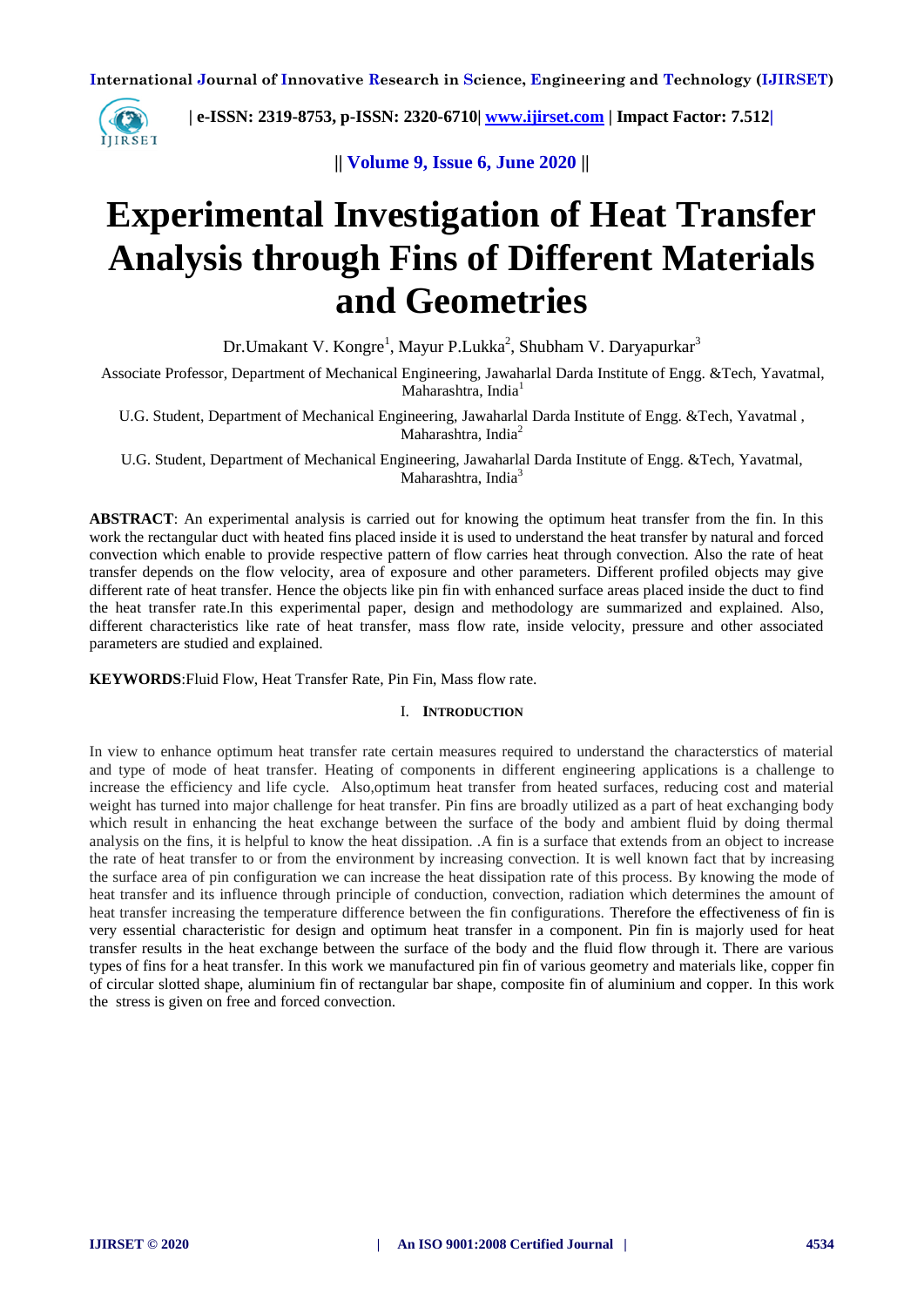

 **| e-ISSN: 2319-8753, p-ISSN: 2320-6710| [www.ijirset.com](http://www.ijirset.com/) | Impact Factor: 7.512|**

# **|| Volume 9, Issue 6, June 2020 ||**

# II. **EXPERIMENTAL SETUP**



**Fig 1: Pin Fin Apparatus**

## **A.** *APPARATUS*

A fin of different cross sections is fitted across a long rectangular duct the other end of duct is connected to the suction side of blower and the air flow pass the fin perpendicular to the axis. One end of the fin projects outside the duct and is heated by the heater. Temperature measuring thermocouples are attached equidistance at five points along the length of fins. The air flow rate is measured by an orifice meter fitted on the delivery side of blower.

# **B.** *SPICIFICATIONS*

- Fins: 20 mm diameter with 150 mm length and 6 thermocouples along the length.
- Rectangular Duct: 150 mm\*100 mm cross-section area with 1000 mm length one side of which is connected to blower.
- Centrifugal blower is used to supply forced air.
- $\triangleright$  Multichannel digital indicator 0-300 C
- Dimmer-stat 2 Amp, 240 Volt, for heater input control.
- $\triangleright$  Voltmeter 0-250 Volts.
- $\blacktriangleright$  Ammeter 0-2 Amp.
- $\triangleright$  Orifice-meter with water manometer.

# III. **EXPERIMENTAL PROCEDURE**

# **A.** *NATURAL CONVECTION*

- $\triangleright$  Start heating the fin by switching ON the heater element and adjust the voltage on dimmer-stat from 0 to 100 V.
- See that this input remains constant throughout the experiment.
- $\triangleright$  When steady state is reached, record the final readings (1) to (5) and also record the ambient temperature reading.
- $\triangleright$  Note down readings in the observation table.

## **B.** *FORCED COVECTION*

- $\triangleright$  Start heating the fin by switching ON the heater element and adjust the voltage on dimmer-stat from 0 to 100 V.
- See that this input remains constant throughout the experiment.
- $\triangleright$  Start the blower and adjust the difference of level in the manometer with the help of gate valve.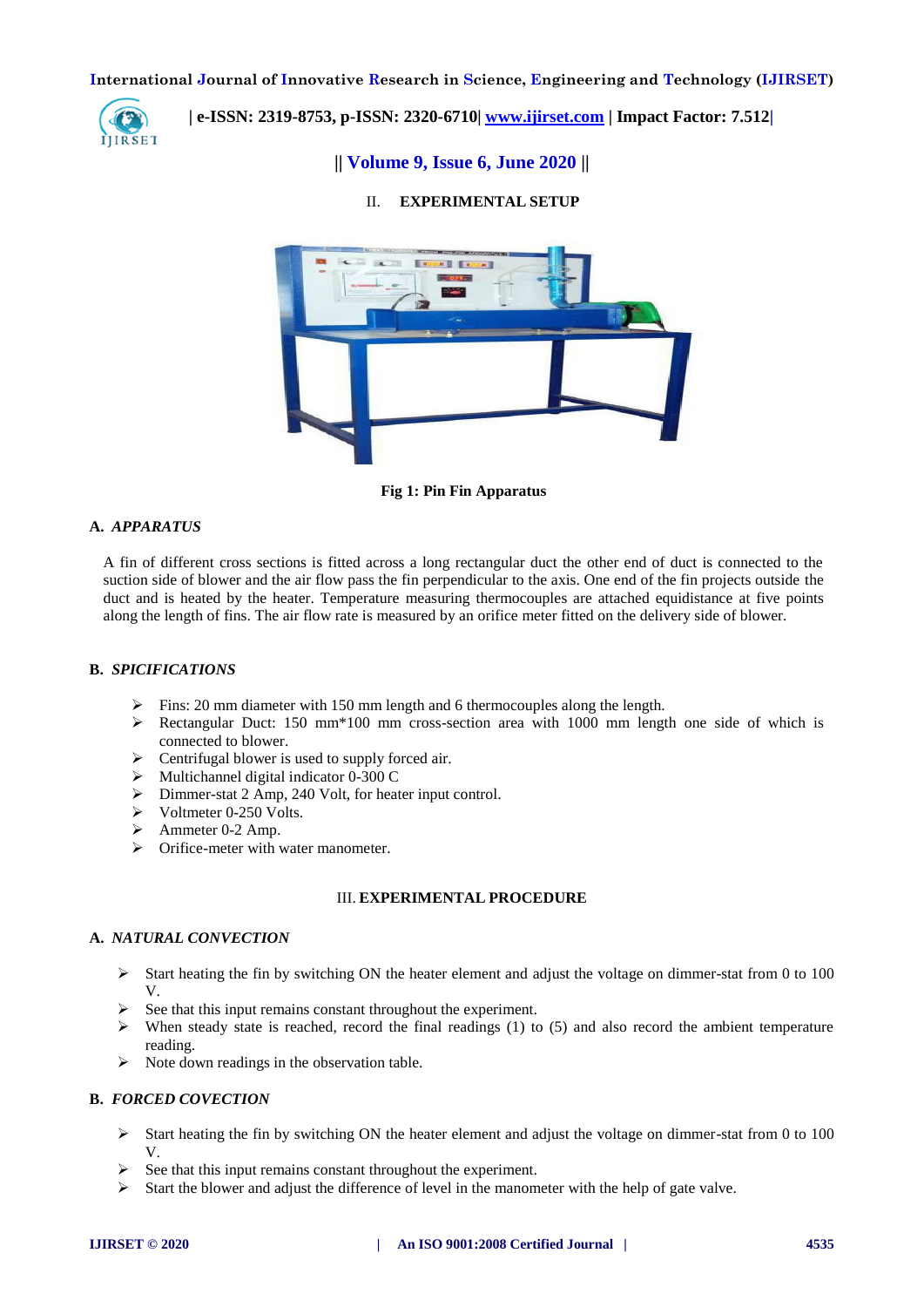

 **| e-ISSN: 2319-8753, p-ISSN: 2320-6710| [www.ijirset.com](http://www.ijirset.com/) | Impact Factor: 7.512|**

# **|| Volume 9, Issue 6, June 2020 ||**

- $\triangleright$  When steady state is reached, record the final readings (1) to (5) and also record the ambient temperature reading.
- $\triangleright$  Note down readings in the observation table

# IV.**CALCULATIONS**

## *A. ALUMINIUM*

#### **Observation:**

- $\triangleright$  Voltmeter reading(V) = 100 volts
- $\triangleright$  Ammeter reading(I) = 0.5Amp
- $\triangleright$  Heater input(VI) = 50 watts
- $\triangleright$  Manometer reading(h2-h1) = 1.6×10<sup>-2</sup>m {Where, h2= 7.0cm, h1=5.6cm}

#### **Tabular column:**

 $\triangleright$  For natural convection,

| Thermocouple                | m  | m<br>12<br>∼ | m<br>n                | m   | m<br>ر | m<br>O |
|-----------------------------|----|--------------|-----------------------|-----|--------|--------|
| NO.<br>$\circ$<br>emp.<br>◡ | ∠⊥ |              | $^{\bullet}$ O<br>110 | 1 O | 110    | υU     |

 $\triangleright$  For forced convection

| Thermocouple<br>No. | m<br>$\mathbf{1}$ | m<br>n | m   | m   |    |
|---------------------|-------------------|--------|-----|-----|----|
| Temp. °C            | 107               | 106    | 106 | 102 | 36 |

#### *B. COPPER* **Observation**:

- $\triangleright$  Voltmeter reading(V) = 100 volts
- $\triangleright$  Ammeter reading(I) = 0.5Amp
- $\triangleright$  Heater input(VI) = 50 watts
- $\triangleright$  Manometer reading(h2-h1) = 1.8×10<sup>-2</sup>m {Where, h2= 7.1cm, h1=5.3cm}

#### **Tabular column:**

For natural convection,

| Thermocouple<br>No. | m  | T<br>ת 1 | ᠁<br>12 | m  | П   | -6 |
|---------------------|----|----------|---------|----|-----|----|
| Temp. °C            | 16 | 115      | 14      | 14 | 109 | 36 |

For forced convection

| Thermocouple<br>No. | $T_1$ | T <sub>2</sub> | $T_3$ | $T_4$ | $T_5$ |    |
|---------------------|-------|----------------|-------|-------|-------|----|
| Temp. °C            | 108   | 100            | 95    | 89    | 83    | 36 |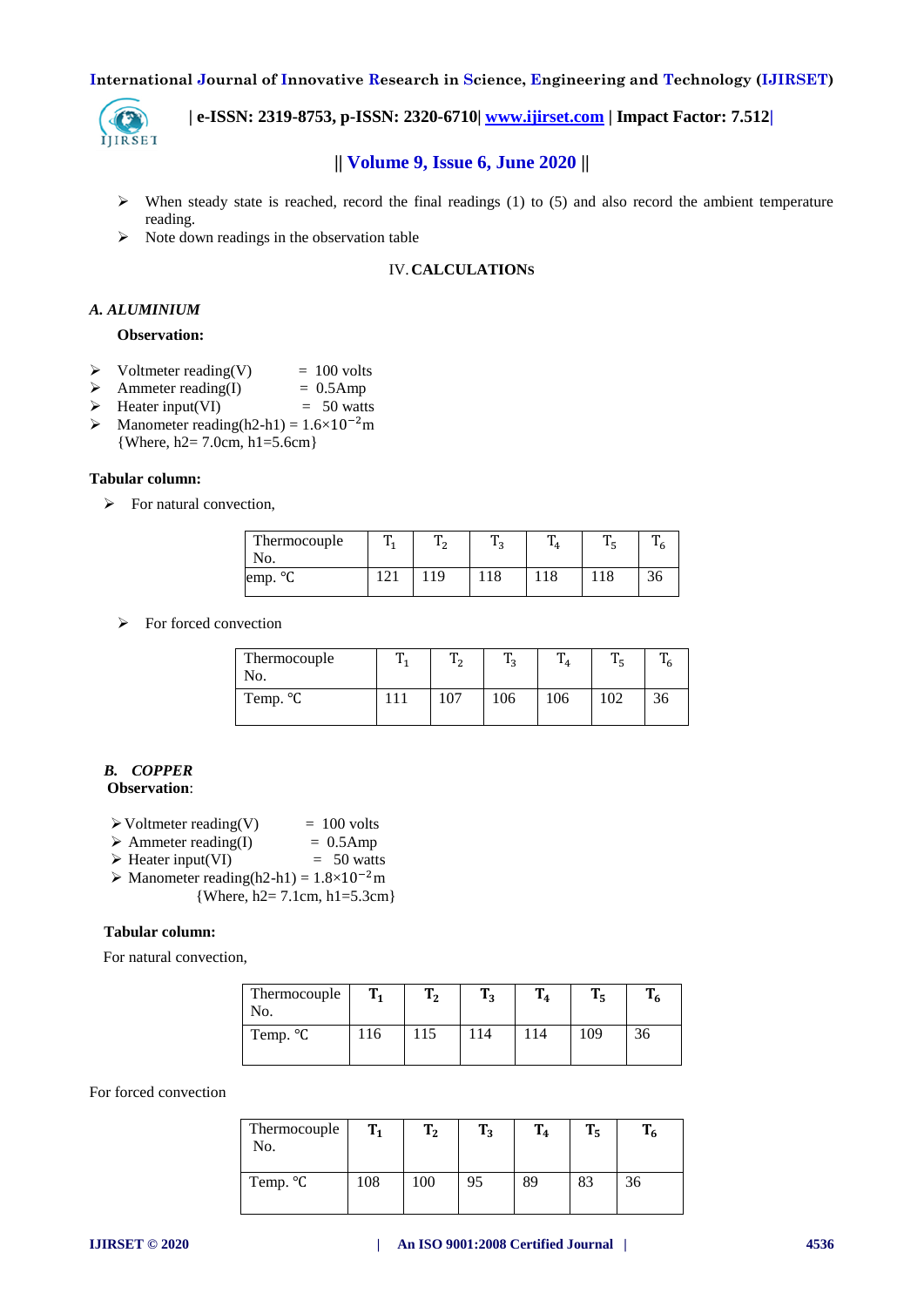

 **| e-ISSN: 2319-8753, p-ISSN: 2320-6710| [www.ijirset.com](http://www.ijirset.com/) | Impact Factor: 7.512|**

**|| Volume 9, Issue 6, June 2020 ||**

# **C. COMPOSITE FIN**

#### **Observation:**

- $\triangleright$  Voltmeter reading(V) = 100 volts
- $\triangleright$  Ammeter reading(I) = 0.5Amp
- $\triangleright$  Heater input(VI) = 50 watts
- $\triangleright$  Manometer reading(h2-h1) = 1.5×10<sup>-2</sup>m
	- {Where, h2= 6.8cm, h1=5.3cm}

# **Tabular column**:

For natural convection,

| Thermocouple<br>No. | $T_{1}$ | T <sub>2</sub> | $T_3$ | $T_4$ | T.  | - 6 |
|---------------------|---------|----------------|-------|-------|-----|-----|
| Temp. °C            | 113     | 110            | 109   | 109   | 102 | 36  |

For forced convection,

 $\ddot{\phantom{0}}$ 

| Thermocouple<br>No. | $T_1$         | $T_2$ | $T_3$ | $T_4$ | $T_5$ | $T_6$ |
|---------------------|---------------|-------|-------|-------|-------|-------|
| Temp. °C            | <sup>11</sup> | 109   | 100   |       | 80    | 36    |

#### V. **RESULTS COMPARISION**

# **FOR NATURAL CONVECTION**

| Sr.no. | <b>Parameters</b>                               | <b>Aluminium</b>       | <b>Copper</b>          | Composite              |
|--------|-------------------------------------------------|------------------------|------------------------|------------------------|
| 1.     | Average fin temp.in K $(T_m)$                   | 391.8K                 | 386.6 K                | 381.6K                 |
| 2.     | Mean fin temp.in $K(T_{mf})$                    | 350.4 K                | 347.8 K                | 345.3 K                |
| 3.     | Duct temp.in $K(T_f)$                           | 309 K                  | 309 K                  | 309 K                  |
| 4.     | Temp. diff.in $(\Delta T)$                      | 82.8 K                 | 77.6K                  | 72.6K                  |
| 5.     | Coefficient of thermal $exp.(\beta)$            | $2.853 \times 10^{-3}$ | $2.853 \times 10^{-3}$ | $2.896 \times 10^{-3}$ |
| 6.     | Grashof no. $(G_r)$                             | 18502.42               | 41420.21               | 39034                  |
| 7.     | Prandtl no. $(P_r)$                             | 0.696                  | 0.696                  | 0.696                  |
| 8.     | Actual discharge in $m^3/s$ (Q)                 | $1.588 \times 10^{-3}$ | $1.685 \times 10^{-3}$ | $1.53 \times 10^{-3}$  |
| 9.     | Velocity of air $m/s$ (V)                       | 0.105                  | 0.112                  | 0.102                  |
| 10     | Reynolds no $(R_e)$                             | 92.46                  | 131.5                  | 119.76                 |
| 11     | Nussle's no. $(N_u)$                            | 5.325                  | 6.091                  | 6.031                  |
| 12     | Coefficient of heat transfer in $w/m^2K$<br>(h) | $7.99 \times 10^{-3}$  | $8.31 \times 10^{-3}$  | $8.25 \times 10^{-3}$  |
| 13     | Heat transfer rate in $W(Q)$                    | 272.79                 | 279.20                 | 276.35                 |
| 14     | Fin parameter (m)                               | 0.0903                 | 0.0207                 | 0.074                  |
| 15     | Effectiveness of fin, $(\varepsilon)$           | 0.9999575329           | 0.9999647683           | 0.9999614801           |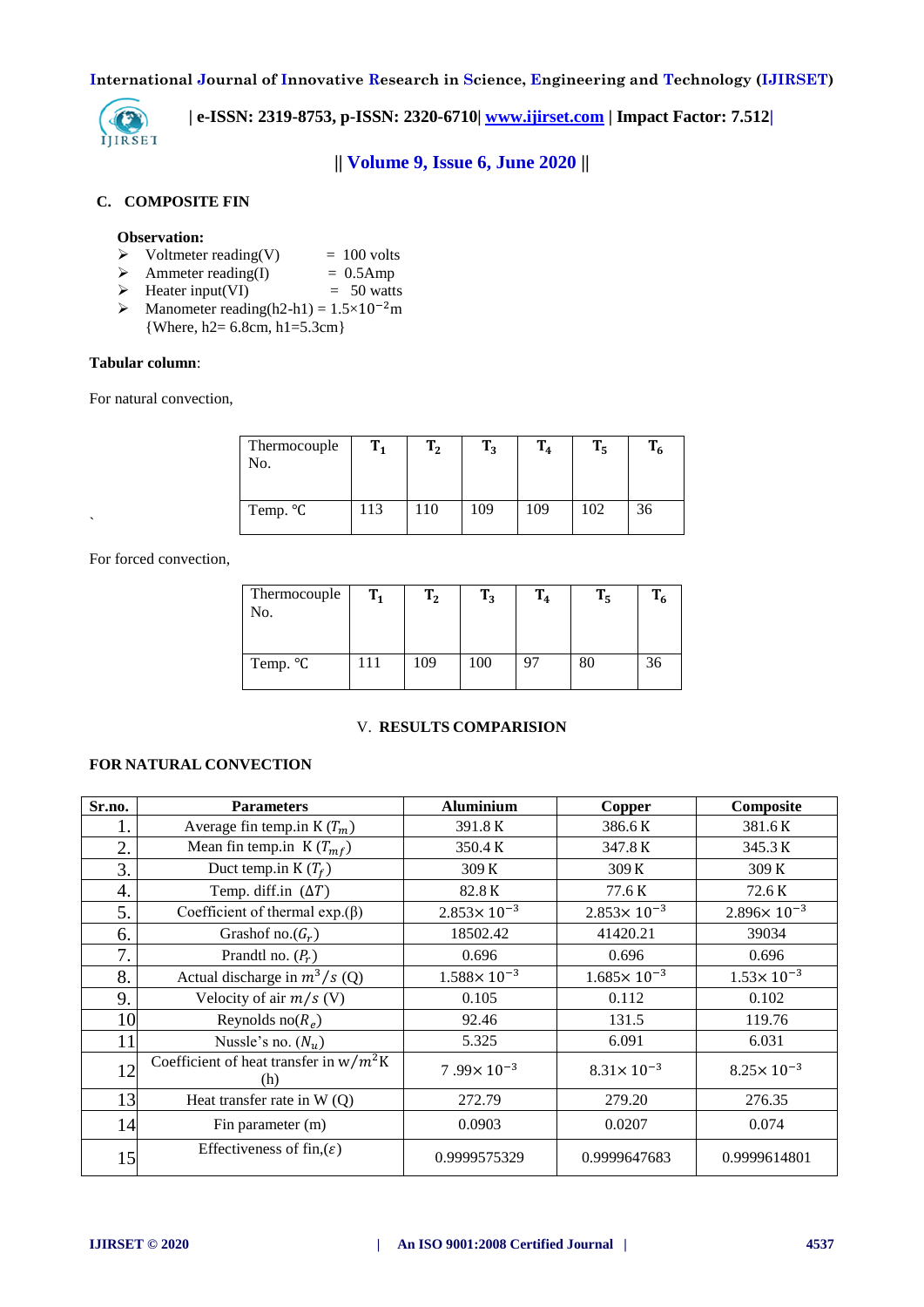

 **| e-ISSN: 2319-8753, p-ISSN: 2320-6710| [www.ijirset.com](http://www.ijirset.com/) | Impact Factor: 7.512|**

# **|| Volume 9, Issue 6, June 2020 ||**

## **FOR FORCED CONVECTION**

| Sr.no. | <b>Parameters</b>                               | <b>Aluminium</b>       | Copper                 | Composite              |
|--------|-------------------------------------------------|------------------------|------------------------|------------------------|
| 1.     | Average fin temp.in K $(T_m)$                   | 379.4 K                | 367.6 K                | 372.4 K                |
| 2.     | Mean fin temp.in $K(T_{mf})$                    | 344.2 K                | 338.3K                 | 340.7 K                |
| 3.     | Duct temp.in $K(T_f)$                           | 309 K                  | 309 K                  | 309 K                  |
| 4.     | Temp. diff.in $(\Delta T)$                      | 70.4 K                 | 58.6K                  | 63.4 K                 |
| 5.     | Coefficient of thermal $exp.(\beta)$            | $2.905 \times 10^{-3}$ | $2.995 \times 10^{-3}$ | $2.935 \times 10^{-3}$ |
| 6.     | Grashof no. $(G_r)$                             | 17012.79               | 38315.7                | 40623.72               |
| 7.     | Prandtl no. $(P_r)$                             | 0.717                  | 0.720                  | 0.720                  |
| 8.     | Actual discharge in $m^3/s$ (Q)                 | $1.588 \times 10^{-3}$ | $1.685 \times 10^{-3}$ | $1.53 \times 10^{-3}$  |
| 9.     | Velocity of air $m/s$ (V)                       | 0.105                  | 0.112                  | 0.102                  |
|        | 10 Reynolds no $(R_e)$                          | 95.28                  | 142.59                 | 129.86                 |
| 11     | Nussle's no. $(N_u)$                            | 5.141                  | 6.204                  | 5.939                  |
| 12     | Coefficient of heat transfer in $w/m^2K$<br>(h) | $9.874 \times 10^{-3}$ | $9.933 \times 10^{-3}$ | $9089 \times 10^{-3}$  |
| 13     | Heat transfer rate in $W(Q)$                    | 291.94                 | 304.32                 | 300.34                 |
|        | 14 Fin parameter (m)                            | 0.10                   | 0.0718                 | 0.0818                 |
| 15     | Effectiveness of fin, $(\varepsilon)$           | 0.9999679199           | 0.9999737456           | 0.9999691512           |

## VI.**CONCLUSION**

In this study, the overall heat transfer, friction factor and the effect of the various design parameters on the heat transfer and friction factor for the heat experiment equipped with cylindrical cross-sectional perforated pin fins were investigated experimentally. The effects of the flow and geometrical parameters on the heat transfer and friction characteristics were determined and the enhancement efficiency correlations have been obtained.

Three case studies were performed, the temperature profile of different fins as a function of length for different materials, and the effect of thickness on the proper length of the fin and the heat transfer rate for copper and aluminium. The best working material was copper with the highest thermal conductivity (395W/mo.). Low thickness involves low temperature in the extreme of the fin resulting in a low heat transfer in that zone. Between copper and aluminium, the best material for the same thickness is aluminium because it has the shortest proper length. Though, it is necessary to see the amount of heat removed. Aluminium removes less heat than copper. The composite fin gives result in between two.

- Heat Transfer rate is directly proportional to the surface fin area, flow velocity and room temperature.
- Heat Dissipation accurse along the flow through duct.

#### **REFERENCES**

- [1] Balendrasingh, Satishsingh,"A Research Paper On Heat Transfer In Notch Fin And Un Notch Fin" International Journal For Research In Applied Science & Engineering Technology (Ijraset). Issn: 2321-9653.Volume 4, Issue Ix, September 2016.
- [2] Basavarajolekar , Ganesha T, "Experimental And Numerical Analysis Of Cylindrical Pin Fins Having Square Thread With And Without Perforations By Natural And Forced Convection.", Ijiset - International Journal Of Innovative Science, Engineering &Technology,Issn (Online) 2348 – 7968,Vol. 3 Issue 7, July 2016.
- [3] H.Azarkish, S.M.H. Sarvari, A Behzadmehr, "Optimization Design Of A Longitudinal Fin Array With Convection And Radiation Heat Transfer Using A Genetic Algorithm". International Journal Of Thermal Sciences. Vol-49.Elsevier, 2010. Pp 589-602.
- [4] Ganeshamurali J. Subrahmanya S Katte, "Experimental Investigation Of Heat Transfer Enhancement In Radiating Pin Fin", Jordan Journal Of Mechanical And Industrial Engineering, Issn: 1995-6665, Vol- 2, No- 3, Sep 2008. Pp 163-167